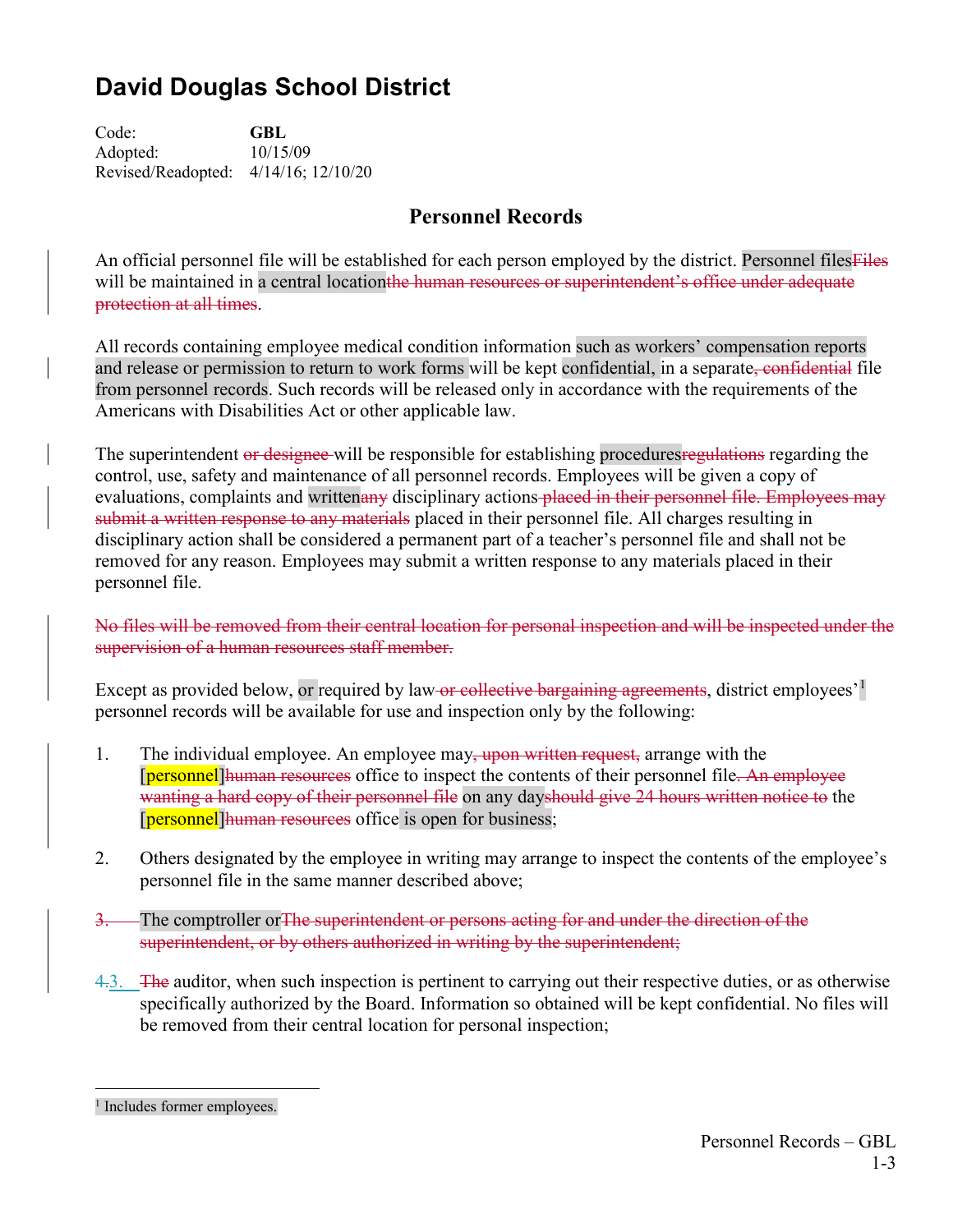- 5.4. A Board member when specifically authorized by the Board. Information will be kept confidential. No files will be removed from their central location for personal inspection;
- 6.5. The superintendent and members of the central administrative staff designated by the superintendent;
- 7.6. District administrators and supervisors who currently or prospectively supervise the employee;

### 8.7. **[Employees of the personnel office**];

- 9. Human resources staff with a legitimate purpose as part of their job responsibilities;
- 10.8. Attorneys for the district or the district's designated representative on matters of district business;
- 11.9. Upon receiving a request from a prospective employer issued under Oregon Revised Statute (ORS) 339.374(1)(b), the district, pursuant to ORS 339.378(1), shall disclose the requested information if it has or has had an employment relationship with a person who is the subject of the request, no later than 20 days after receiving such request. The records created by the districtRecords created pursuant to ORS 339.388(8)(c) are confidential and are not public records as defined in ORS 192.311. The district may use the record as a basis for providing the information required to be disclosed about an employee under ORS 339.378(1);
- $\frac{12.10}{12.10}$ . Upon request from a law enforcement agency, the Oregon Department of Human Services, the Teacher Standards and Practices Commission, or the Oregon Department of Education, in conducting an investigation related to suspected abuse or suspected sexual conduct, to the extent allowable by state and federal law, including laws protecting a person from self-incrimination;.
- 13.11. Upon request from a prospective employer or a former employee, authorized district officials may disclose information about a former employee's job performance to a prospective employer and such disclosure is presumed to be in good faith. Presumption of good faith is rebutted by showing the information disclosed was knowingly false or deliberately misleading, was rendered with malicious purpose or violated any civil right of the former employee protected under ORS 659 or ORS 659A.

The superintendent may permit persons other than those specified above to use and to inspect personnel records when, in their opinion, the person requesting access has a legitimate official purpose. The superintendent will determine in each case, the appropriateness and extent of such access.

Release of personnel records to parties other than those listed above, will be in line with [the district's public records procedures] [Board policy KBA - Public Records]. [. The district will attempt to notify the employee of the request and that the district believes it is legally required to disclose certain records.

#### END OF POLICY

#### **Legal Reference(s):**

[ORS](http://policy.osba.org/orsredir.asp?ors=ors--30) 30.178 [ORS 339.](http://policy.osba.org/orsredir.asp?ors=ors-339)370 – 339.374 [ORS 339.](http://policy.osba.org/orsredir.asp?ors=ors-339)378 [ORS 339.](http://policy.osba.org/orsredir.asp?ors=ors-339)388

[ORS 342.](http://policy.osba.org/orsredir.asp?ors=ors-342)143 [ORS 342.](http://policy.osba.org/orsredir.asp?ors=ors-342)850 [ORS 652.](http://policy.osba.org/orsredir.asp?ors=ors-652)750 [ORS Chapter 659](http://policy.osba.org/orsredir.asp?ors=ors-659) [ORS Chapter 659A](http://policy.osba.org/orsredir.asp?ors=ors-659a) [OAR 581-](http://policy.osba.org/orsredir.asp?ors=oar-581)022-2405

OSEA v. Lake County Sch. District, 93 Or. App. 481 (1988).